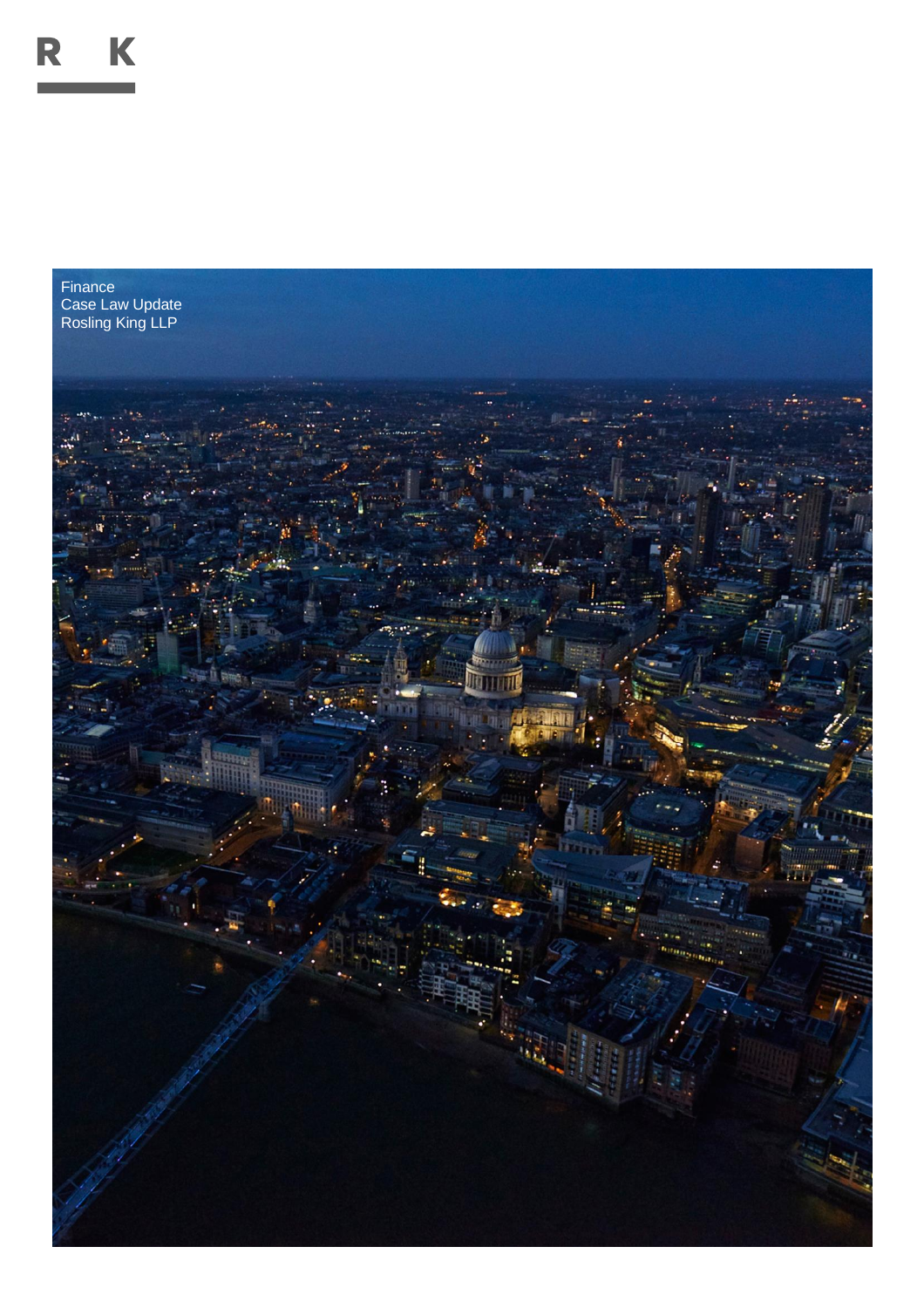

Page 2

February 2016 The Court of Appeal has allowed an appeal against a decision of the High Court, which concluded that two solicitors were guilty of dishonest assistance relating to a mortgage fraud.

> On appeal, it was held that the previous Judge was wrong in his finding of dishonesty, on the basis that he had not made an explicit finding based on an assessment of what the solicitors had believed the facts to have been. The Court of Appeal further held that the previous Judge had failed to deal with the solicitors' defence and had therefore not been entitled to find that they were guilty of dishonesty.

The Court of Appeal subsequently reversed the Court of first instance's decision.

## Background and Initial Claim

In 2006, Lord Edward Developments (Beechwood) Limited (the "Company") under the control of Mr Tibbetts, instructed Cobbetts to act for them in the purchase of development land consisting of three plots. In order to finance the acquisition, Clydesdale Bank Plc (trading as Yorkshire Bank) (the "Bank") provided the Company with a loan for £1.99 million. The loan was to be secured by way of a legal mortgage and a deed executed to that effect. The charge was subsequently registered by the Registrar of Companies, but the Bank's solicitors, BPE, failed to register their charge with the Land Registry.

In 2007, Cobbetts were instructed to act for the Company on the sale of one of the plots of land. Mr Murphy was the associate assigned with the conduct of this matter, under the supervision of Mr Denslow, a partner. At this point, Mr Murphy was unaware that the Bank had the benefit of an unregistered charge to secure its lending and informed the director of the Company that there was no charge registered on the title.

Unknown at the time to Mr Murphy and Mr Denslow, the Company then registered a first legal charge at the Land Registry in favour of a Mr Hayward (referred to herein as the "Hayward Charge") a copy of which Mr Murphy and Mr Denslow never saw. The effect of the Hayward Charge was such that the chargee was entitled to receive any proceeds of sale of the land, up to the limit that was secured by the Hayward Charge, before the Bank was entitled to any part of those proceeds.

Mr Murphy was later informed that the Company now intended to sell all the plots of land to Mr Tibbetts. In the meantime, Mr Murphy and Mr Denslow joined a new firm, Shoosmiths, who is the appellant in this claim. Mr Murphy was advised that Mr Tibbetts would purchase the land, acting in a representative capacity for Mr Hayward, the chargee in favour of the land. The sale of two of the plots to Mr Tibbetts were to be in part fulfilment of a debt owed to the Company, with the remaining plot of land being transferred to him by way of normal sale.

Mr Murphy had not been aware of the Hayward Charge and so took steps to discharge this in respect of the sale of the single plot. He was not aware of the sum secured by the Hayward Charge and sought instructions from the Company as to whether the proceeds of sale could be paid to Mr Hayward. These were obtained, and the transfer of the individual plot completed while the remaining two plots were nearing completion.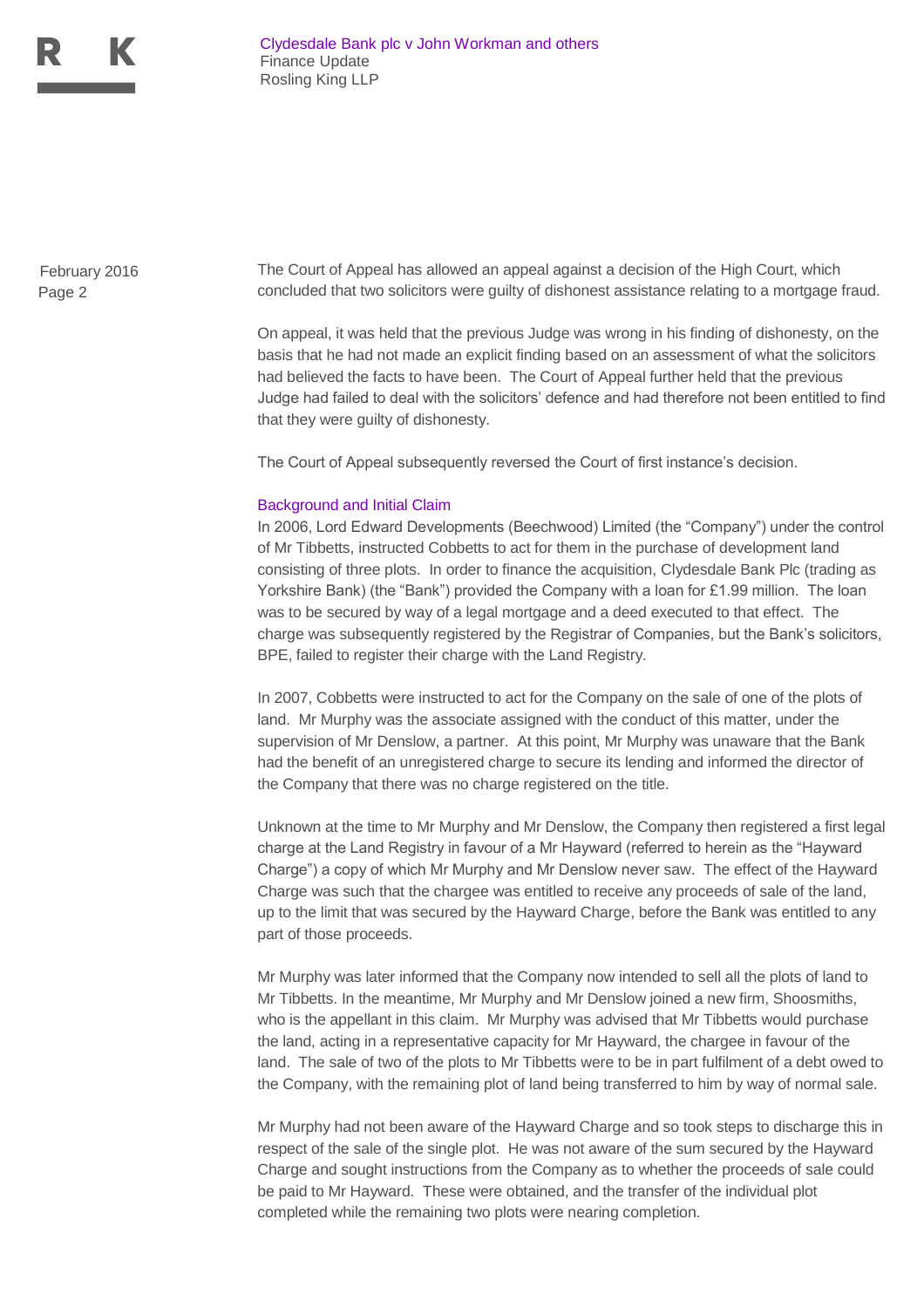

Page 3 February 2016

Mr Murphy was then informed by BPE that there was a charge in favour of the Bank that should have, but had not been, registered and that the Company had drawn down around £2 million that should have, but had not been, registered with the Land Registry. Despite this, Mr Murphy acted upon the instructions received from the Company to continue with the sale of the remaining two plots of land to Mr Tibbetts. Mr Murphy and Mr Denslow essentially concluded that the Hayward Charge "trumped" the Bank's charge and proceeded with the transfer.

Mr Tibbetts therefore received all of the proceeds of sale in fraud of the Bank. BPE issued proceedings against Shoosmiths for equitable compensation or damages for alleged knowing assistance in breach of trust - being the payment of money representing the proceeds of sale.

Mr Murphy and Mr Denslow gave evidence in their defence, stating that whilst they had not known the amount of the Hayward Charge, they had believed that the combined sum arising from the sale of the plots had been less. The Judge however, held that Mr Murphy had learnt that there had been drawdowns by the Company and irrespective of whether the charge had been registered; the Company was liable to the Bank. The Judge held that when Mr Murphy and Mr Denslow followed instructions to proceed with the transaction, they were participating in a transaction which defeated the legitimate interests of the Bank and were subsequently found guilty of dishonest assistance in breach of trust.

Shoosmiths appealed the High Court's decision, and this was allowed.

## Judgment on Appeal

The pertinent issue on appeal was whether the Judge had erred on the basis of the facts that he found, in concluding that the two solicitors were guilty of dishonest assistance in breach of trust. The critical question was not what Mr Murphy and Mr Denslow had known about the Bank's charge, but what they had known or believed about the Hayward Charge.

Unless the Judge was able to conclude from expressly addressing the solicitors' evidence that he disbelieved them - he had not been entitled to make a finding of dishonesty. It was held that he was wrong in make a finding of dishonesty, particularly against solicitors, which should be met with careful consideration.

The Court of Appeal subsequently reversed the Judge's decision, on the basis that the Judge had not made an explicit finding based on an assessment of what the solicitors had believed the facts to have been. In addition, the Court of Appeal concluded that the Judge had simply failed to deal with what was, potentially, a good defence.

## **Commentary**

This case provides a reminder that findings of dishonesty must be made on firm findings of fact. It follows that evidence before a trial judge should be carefully considered in order to justify a finding of dishonesty.